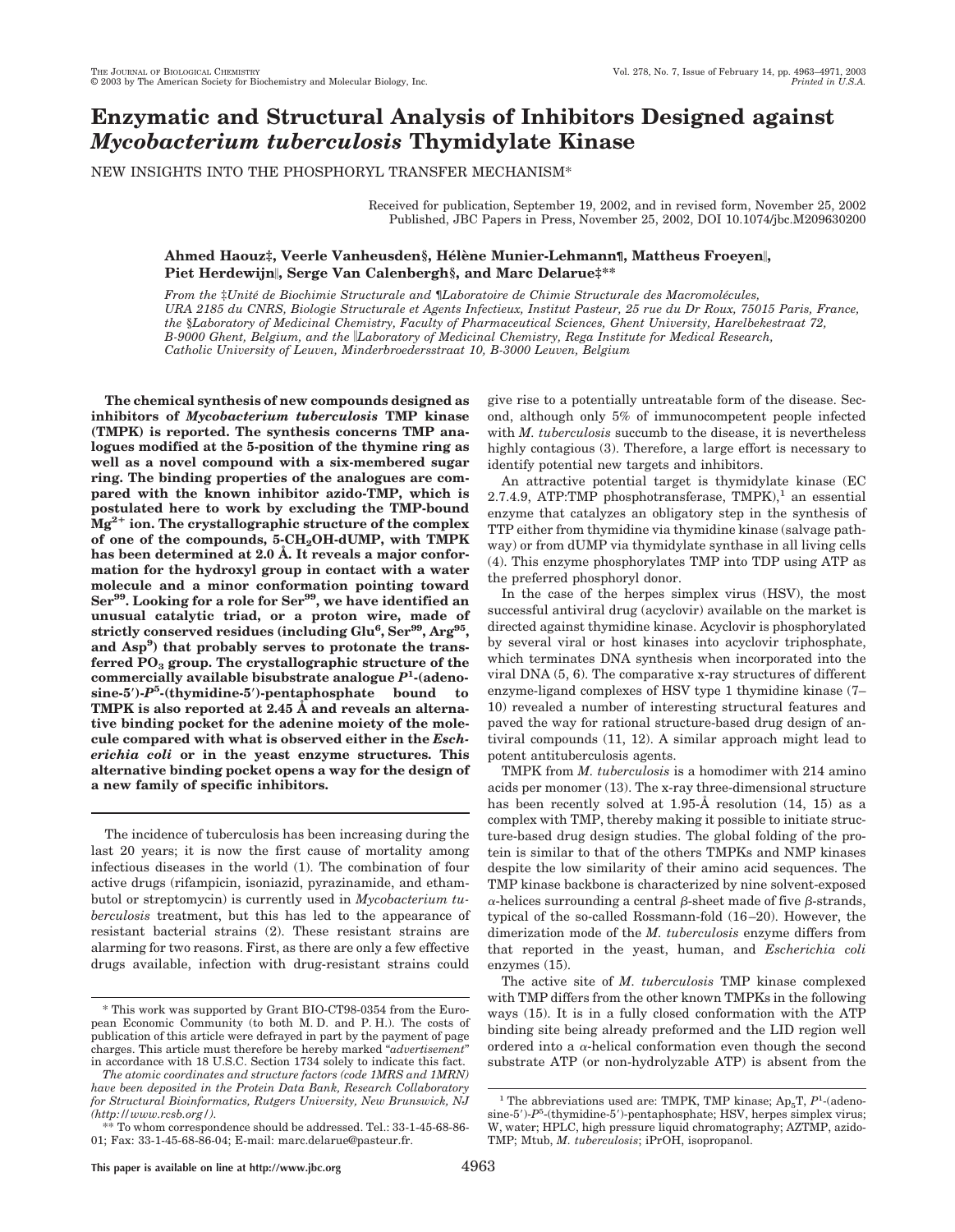structure. In the TMP binding site, the protein-TMP interaction shows three specific features when compared with yeast, human, or *E. coli* enzyme structures. The first feature involves both a magnesium ion and Tyr<sup>39</sup>; they interact with two opposite non-bridging oxygens of the phosphate moiety of TMP. The second feature involves  $\text{Asn}^{100}$  in contact with atom N-3 of the base moiety (15). The third feature, perhaps more amenable to the design of new inhibitors, is the interaction of the 3-OH atom of TMP with both the side chain of Asp<sup>9</sup> and a water molecule, W9, which is a ligand of the  $Mg^{2+}$  ion. In addition, there is a high concentration of positively charged side chains both from the LID region and from the P-loop with arginine residues 14, 95, 149, and 160 as well as  $Lys^{13}(15)$ . Examination of the structure therefore suggested the following targets for species-specific inhibitors. In target 1, the 3-OH and 2-OH groups of the ribose ring could be systematically replaced with different chemical groups; this has been recently reported (21). In target 2, the 5-position of the thymine ring is another possibility that has also been considered in the past for HSV thymidine kinase inhibitors (*e.g.* Refs. 11 and 12). Preliminary results of compounds modified at this position have already been reported (13). Here we report results on other compounds with the aim of adding an extra hydrogen bond with water molecule W12 detected in the three-dimensional structure. W12 is located close to  $Pro<sup>37</sup>$  (which is in a cis conformation) and forms hydrogen bonds with residues building up the thymidine binding cavity, such as  $Phe^{70}$ , Asp<sup>73</sup>, and Arg<sup>74</sup>. In target 3, the 2-position of the thymine ring could also be explored, and preliminary but encouraging results have been reported for one compound modified at this position (13). The aim here is to replace the inserted (space-filling) water molecules W2 and W3 that, if removed, give rise to a well defined cavity that can be readily materialized with computer programs such as VOIDOO (22).

In this study we have synthesized five TMP analogues (**1–5**, Fig. 1), modified at the thymine moiety and focused on target 2. In addition, one member of a new class of nucleotide analogues has been tested (23, 24), namely a 1,5-anhydrohexitol analogue (**6**) of TMP, where the 3-OH and/or the 5-*O*-phosphate positions are expected to depend on the sugar conformation. The inhibitory effect of these TMP analogues has been measured *in vitro* by a novel direct specific enzymatic activity test using HPLC and compared with the reference compound AZTMP, which is a good inhibitor  $(13)$ .

All compounds have been subjected to co-crystallization experiments as well as soaking experiments for exchange with TMP in TMP-TMPK crystals (*M. tuberculosis* TMPK does not crystallize in the absence of TMP). We solved the structure of one promising enzyme-inhibitor complex by x-ray diffraction and have determined the rearrangement of side chains in the active site and the concomitant modification of the water molecule network around the thymine moiety of the TMP substrate. In addition, we have co-crystallized and solved the structure of the complex between TMP kinase and the bisubstrate analogue  $Ap<sub>5</sub>T$ . Altogether, considerable new insight into the possible mechanism of phosphoryl transfer has been gained as described at the end of the ''Discussion.''

# EXPERIMENTAL PROCEDURES *Protein and Reagents*

The *M. tuberculosis* (Mtub) TMP kinase was overexpressed in *E. coli* and purified as described previously (13). The protein was stored at  $-20$  °C in aliquots of 100  $\mu$ l at 4 mg/ml in a buffer containing 20 mm Tris-HCl, pH 7.5, 0.5 mM dithiothreitol, and 1 mM EDTA, conditions at which it is stable over several months.  $Ap_5T$  was purchased from Jena Bioscience (Germany). All other reagents used were purchased from Sigma, including the reference inhibitor AZTMP. All solutions were made with pyrolyzed water.

#### *Inhibitor Synthesis*

Several methods have already been reported for the synthesis of 5-hydroxymethyl-2-deoxyuridine. We found that hydroxymethylation of 2-deoxyuridine with formaldehyde under acidic (25) or basic (26) catalysis gave only low yields. Therefore, we decided to couple 5-benzyloxymethyluracil with an appropriate sugar. In Ref. 27, the base is coupled with 1,2,3,5-tetracetylribose. Since this method requires subsequent 2'-deoxygenation, we chose to glycosylate the silylated base with 2-deoxy-3,5-*O*-di-(toluoyl)-α-D-erythro-pentafuranosylchloride (28). Unfortunately racemization of the sugar prior to coupling led to a hardly separable mixture of the  $\alpha$ - and  $\beta$ -anomers of the protected nucleoside. After alkaline removal of the acyl groups, however, the anomeric mixture could be separated via column chromatography to give the  $\alpha$ - and  $\beta$ -anomers 10 and 11 as white foams. Both isomers were then phosphorylated. We noticed that the 5-*O*-benzyl group got partly removed during this step. Thus phosphorylation of the  $\beta$ -nucleoside gave three compounds: 2-deoxy-5-hydroxymethyl-5-*O*-phosphoryluridine (**1**), its benzyl-protected analogue (**2),** and 2-deoxy-5-hydroxymethyluridine (12). Phosphorylation of the  $\alpha$ -nucleoside gave the corresponding benzylated and non-benzylated nucleotides **13** and **3** (Scheme 1).



SCHEME 1. **Reagents and conditions.** *a*, 5-bensyloxymethyl-2,4 bis[(trimethylsilyl)oxy]pyrimidine, CH<sub>3</sub>CN; *b*, NH<sub>3</sub>, MeOH; c, POCl<sub>3</sub>,  $(MeO)<sub>3</sub>PO.$ 

2-Deoxy-5-(2-furyl)uridine (**15**) and 2-deoxy-5-(thien-2-yl)uridine (**16**) were synthesized according to a published procedure from unprotected 2-deoxy-5-iodouridine (**14**) (29). Phosphorylation of these two nucleosides yielded the two desired 5-heteroaryl-substituted nucleotides **4** and **5** (Scheme 2).



SCHEME 2. **Reagents and conditions.** *a*, 2-(tributylstannyl)furan,  $(Ph_3P)_2Pd(II)Cl_2$ , dioxane or 2-(tributylstannyl)thiophene,  $Pd(OAc)_2$ , Ph<sub>3</sub>P, Et<sub>3</sub>N, dioxane; *b*, POCl3, (MeO)<sub>3</sub>PO.

*Synthesis: General—*NMR spectra were obtained with a Varian Mercury 300 or 500 spectrometer using the solvent signal of  $Me<sub>2</sub>SO-d<sub>6</sub>$  as a secondary reference. All signals assigned to amino and hydroxyl groups were exchangeable with  $D_2O$ . Mass spectra and exact mass measurements were performed on a quadrupole/orthogonal-acceleration timeof-flight tandem mass spectrometer (qTof 2, Micromass, Manchester, UK) equipped with a standard electrospray ionization interface. Samples were infused in a 2-propanol:water (1:1) mixture at 3  $\mu$ l/min. If necessary, nucleoside 5-*O*-monophosphates were ultimately purified using a Gilson HPLC system with a Gilson 322 pump, a UV/VIS-156 detector on a C18 column (10  $\mu$ M, Altech, Altima, 250  $\times$  22 mm). Precoated Merck silica gel  $F_{254}$  plates were used for TLC, and spots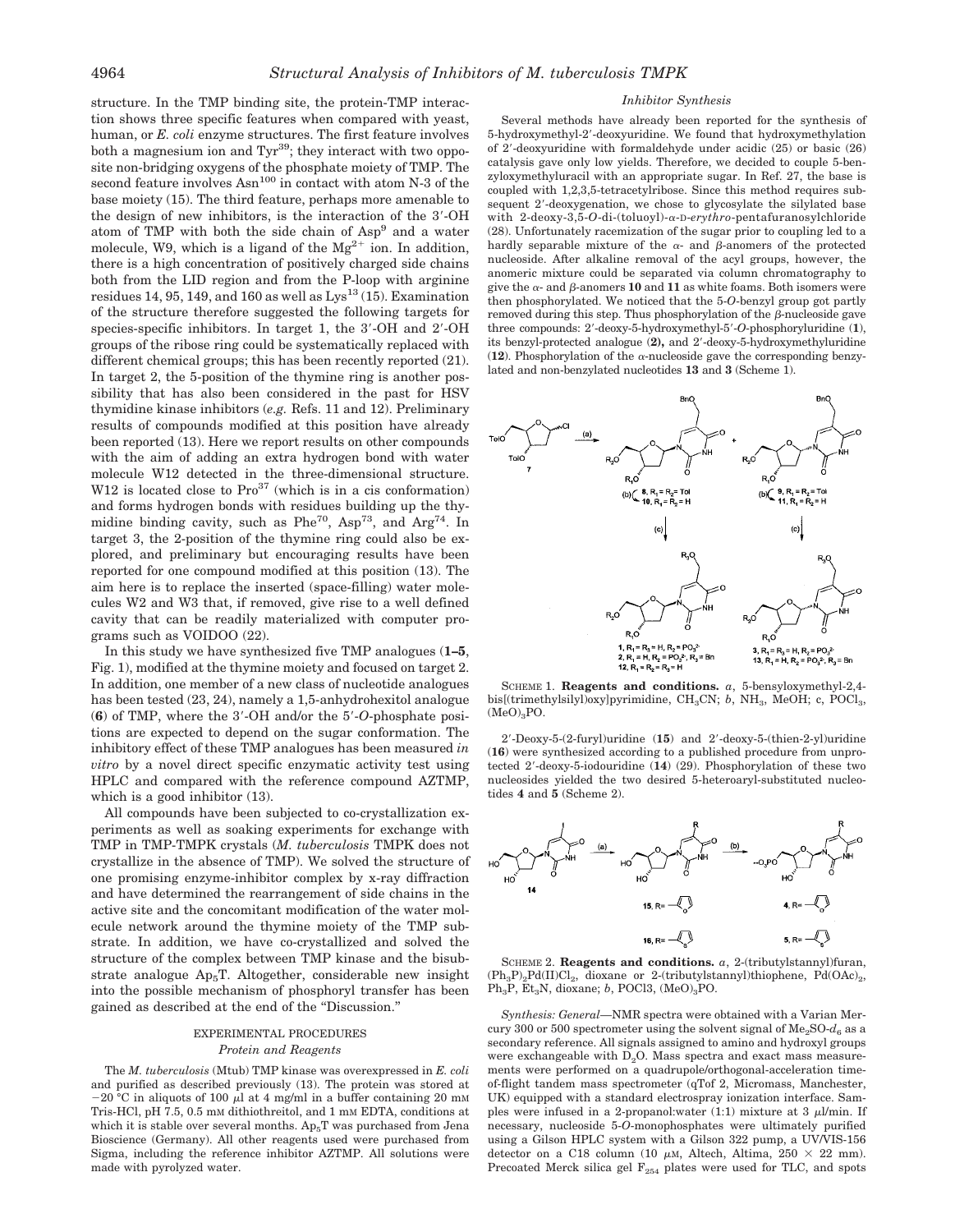were examined with UV light at 254 nm and sulfuric acid-anisaldehyde spray or phosphomolybdic acid (0.5% in EtOH) solution. Column chromatography was performed on Uetikon 560 silica (0.2–0.06 mm) and Amersham Biosciences DEAE-Sephadex<sup>™</sup> A-25.

The <sup>1</sup>H (and <sup>31</sup>P, if appropriate) NMR spectra allowed the characterization of all purified intermediates in the synthesis and final products and are available from the authors upon request. In all instances, mass spectra were found to give the calculated mass within experimental error.

*5-Benzyloxymethyl-1-[2-deoxy-3,5-O-di-(toluoyl)-*-*-D-erythro-pentafuranosyl]thymine (8) and 5-Benzyloxymethyl-1-[2-deoxy-3–5-O-di- (toluoyl)--D-erythro-pentafuranosyl]thymine (9)—*5-Benzyloxymethyluracil (680 mg, 2.93 mmol) was suspended in a mixture of hexamethyldisilazane (62 ml), trimethylsilyl chloride (0.5 ml, 3.94 mmol), and pyridine (5 ml). The mixture was refluxed overnight. The resulting solution was evaporated and co-evaporated with toluene. The obtained residue was suspended in anhydrous  $CH<sub>3</sub>CN$  (3.5 ml), and 2-deoxy-3,5-*O*-di-(toluoyl)-α-D-erythro-pentofuranosyl chloride (1 g, 2.58 mmol) was added. The reaction mixture was stirred for 3 h at room temperature.  $CH<sub>2</sub>Cl<sub>2</sub> (25 ml) was added, and the organic layer was washed with a 7%$ solution of  $\text{NaHCO}_3$  (25 ml). The water layer was washed twice with  $CH<sub>2</sub>Cl<sub>2</sub>$  (25 ml). The combined organic layers were dried over  $MgSO<sub>4</sub>$ and evaporated. The residue was purified by column chromatography (silica,  $\text{CH}_2\text{Cl}_2$ :MeOH 98:2) to give a mixture of α- and β-anomers (0.932 g, 62%). The anomers were partly separated by a combination of precipitation (ether:MeOH 13:8) and column chromatography (silica,  $CH_2Cl_2$ :MeOH 100:0  $\rightarrow$  99:1  $\rightarrow$  98:2). The two mixtures, enriched in either anomer, were used without further purification in the next step.

*1-(2-Deoxy-*-*-D-erythro-pentofuranosyl)-5-(benzyloxymethyl)thymine (10)and1-(2-Deoxy--D-erythro-pentofuranosyl)-5-(benzyloxymethyl)thymine (11)—*A mixture of **8** and **9** (932 mg, 1.70 mmol) was dissolved in EtOH (60 ml), and 2 N NaOH (37 ml) was added. The mixture was stirred at room temperature for 15 min and evaporated. The obtained residue was dissolved in 5 ml of  $H<sub>2</sub>O$  and neutralized with HCl. The precipitate was filtered, and the filtrate was evaporated and coevaporated with EtOH. The obtained residue was purified by column chromatography (silica,  $CH_2Cl_2$ :MeOH 93:7) to give **10** (261 mg, 44%) and **11** (284 mg, 48%) as white foams.

*1-(2-Deoxy-5-O-phosphoryl-*-*-D-erythro-pentofuranosyl)-5-(hydroxy*methyl)thymine (1), 1-(2-Deoxy-5-O-phosphoryl-β-D-erythro-pento*furanosyl)-5-(benzyloxymethyl)thymine (2), and 1-(2-Deoxy-*-*-D-erythropentofuranosyl)-5-(hydroxymethyl)thymine (12)—*A solution of **10** (261 mg, 0.75 mmol) in trimethyl phosphate (3.5 ml) was cooled to  $0^{\circ}$ C, POCl<sub>2</sub> (0.22 ml, 2.4 mmol) was added dropwise, and the mixture was stirred for 4 h at 0 °C. The mixture was poured into crushed ice-water (20 ml), neutralized with concentrated NH4OH, and evaporated to dryness. The residue was subjected to column chromatography (silica, iPrOH:NH<sub>4</sub>OH:H<sub>2</sub>O 77.5:15:2.5  $\rightarrow$  60:30:5) yielding **12** (38.7 mg, 20%) as a white foam as well as an oily mixture of **1** and **2**. This mixture was further purified by HPLC (C18,  $CH<sub>3</sub>CN:MeOH:0.05%$  HCOOH in  $H<sub>2</sub>O$ 45:45:10, 3 ml/min), and the fractions containing the nucleotides were lyophilized yielding **2** (47 mg, 14%) and **1** (109 mg, 41%) as white powders.

*1-(2-Deoxy-5-O-phosphoryl--D-erythro-pentofuranosyl)-5-(hydroxymethyl)thymine (3) and 1-(2-Deoxy-5-O-phosphoryl--D-erythropentofuranosyl)-5-(benzyloxymethyl)thymine (13)—*A solution of **11** (248 mg, 0.71 mmol) in trimethyl phosphate (3.5 ml) was cooled to  $0^{\circ}$ C, POCl<sub>2</sub> (0.21 ml, 2.3 mmol) was added dropwise, and the mixture was stirred for 4 h at 0 °C. The mixture was poured into crushed ice-water (20 ml), neutralized with NH4OH, and evaporated to dryness. **3** and **13** were separated by column chromatography (silica, iPrOH:NH<sub>4</sub>OH:H<sub>2</sub>O  $77.5:15:2.5 \rightarrow 60:30:5$ . Further purification was accomplished by HPLC (C18, CH<sub>3</sub>CN:MeOH:0.05% HCOOH in H<sub>2</sub>O 45:45:10, 3 ml/min). The fractions containing the principal nucleotides were lyophilized yielding **3** (106 mg, 42%) and **13** (47 mg, 15%) as white powders.

*2-Deoxy-5-(2-furyl)-5-O-phosphoryluridine (4)—*A solution of **15** (382 mg, 1.22 mmol) in trimethyl phosphate (5.8 ml) was cooled to 0 °C. POCl<sub>2</sub> (0.4 ml, 4.29 mmol) was added dropwise, and the mixture was stirred for 4 h at 0 °C. It was poured into crushed ice-water (40 ml), neutralized with  $NH<sub>4</sub>OH$ , and evaporated to dryness. The resulting residue was purified by column chromatography (silica, iPrOH:NH<sub>4</sub>OH:  $H<sub>2</sub>O$  77.5:15:2.5  $\rightarrow$  60:30:5). The obtained white powder was further purified on DEAE-Sephadex A-25 (triethylammoniumbicarbonate  $0 \rightarrow$ 0.5 M) yielding the triethylammonium salt of **4**. This was converted to its corresponding sodium salt (NaI, acetone) (248 mg, 51%) as a white powder.

*2-Deoxy-5-(thien-2-yl)-5-O-phosphoryluridine (5)—*A solution of **16**  $(320 \text{ mg}, 1.03 \text{ mmol})$  in trimethyl phosphate  $(4.6 \text{ ml})$  was cooled to  $0^{\circ}$ C,  $POCl<sub>3</sub>$  (0.31 ml, 3.3 mmol) was added dropwise, and the mixture was stirred for 4 h at 0 °C. The mixture was poured into crushed ice-water (20 ml), neutralized with 28% ammonia, and evaporated to dryness. The resulting residue was purified by column chromatography (silica, iPrOH:NH<sub>4</sub>OH:H<sub>2</sub>O 77.5:15:2.5  $\rightarrow$  60:30:5). The obtained white powder was further purified on DEAE-Sephadex A-25 (triethylammonium bicarbonate  $0 \rightarrow 0.5$  M) yielding the triethylammonium salt of 5. This was converted to its corresponding sodium salt (NaI, acetone) (240 mg, 57%) as a white powder.

#### *Enzymatic Assay*

The TMP kinase activity was measured by HPLC separation of nucleotide substrates and products as described below. The major reason for using this test instead of the more rapid coupled spectrophotometric assay (30) is that some inhibitors absorb light at 340 nm (**4** and **5**), thereby rendering difficult the evaluation of NADH concentration in the coupled reaction. Also, coupled enzymatic tests might be errorprone in the determination of the true value of  $K_i$  and  $K_m$  of inhibitors and substrate, respectively, through the recycling of some substrate or product during the reaction coupling (31). The reaction is carried out in a 1-ml final volume of a solution of 50 mM Tris-HCl, pH 7.5, 20 mM magnesium acetate, 100 mM KCl, 1 mM EDTA, 0.5 mM dithiothreitol using different initial concentrations of ATP and TMP in the presence or absence of various inhibitors. To follow the enzymatic kinetics an aliquot of 100  $\mu$ l is taken at different times after enzyme addition, and the reaction is quenched by adding 900  $\mu$ l of 100 mM sodium phosphate, pH 7. The concentration of each nucleotide at different times during the reaction is measured at 260 nm by HPLC (isocratic mode) using a Sephasil<sup>TM</sup> C18, 5- $\mu$ m SC 2.1/10 (Amersham Biosciences) column. The buffer used for elution is 50 mM sodium phosphate, pH 6.5,  $2.5\%$  (v/v) ethanol, 40 mM tetrabutylammonium bromide with a flow rate of 250  $\mu$ l/min. All the reaction velocities are calculated by monitoring the production of TDP expressed in terms of optical absorbance per minute at 260 nm. It was checked that all four sources of information (appearance of TDP or ADP, disappearance of ATP or TMP) can be used and lead to the same results (see also Ref. 11).

## *Crystallization and Diffraction Data Collection*

Co-crystals of *M. tuberculosis* TMPK in complex with compound **1** (see Fig. 1) were obtained as described for crystals with the TMP substrate (14). Briefly a 6- $\mu$ l drop of a 1:1 mixture of the protein solution (3.5 mg/ml) incubated overnight with 5 mM analogue **1** and the reservoir solution was equilibrated with 34% (w/v) ammonium sulfate solution, 100 mM HEPES, pH 6.0, containing 2% (w/v) polyethylene glycol 2000, 20 mm magnesium acetate, and  $0.5$  mm  $\beta$ -mercaptoethanol. Crystals grew in 1–3 weeks to bipyramids of  $400 \times 200 \times 200 \ \mu m^3$ . X-ray data were collected from cryo-cooled crystals using 25% (w/v) glycerol as cryoprotectant.

Soaking experiments were performed by first transferring TMP-TMPK co-crystals to a stabilizing solution containing 70% ammonium sulfate and 1 mM TMP and then to a fresh solution containing 70% ammonium sulfate and 10 mM inhibitor (but no TMP). This last solution was replaced three times, each soaking time lasting 24 h.

Diffraction data were processed using the DENZO/SCALEPACK (32) package. The CCP4 package (33) was used to calculate structure factors from the observed intensities (TRUNCATE). Reflections in the resolution ranges 2.28–2.22 and 2.70–2.64 Å had to be suppressed due to the presence of ice rings during data collection for the **1**-TMPK complex.

## *Model Building and Refinement*

Refinement was performed up to 2.0-Å resolution with CNS (34). Standards protocols, including maximum likelihood target, bulk solvent correction, and isotropic B-factors, were used (34, 35). The model was inspected manually with SIGMAA-weighted  $2F_o - F_c$  and  $F_o - F_c$ maps (36), and progress in the model refinement was evaluated by the decrease in the free *R*-factor. Manual rebuilding in the electron density maps was done with O (37). Stereochemistry of the final model was assessed using PROCHECK (38). Coordinates of the  $1$ -TMP $K_{Mtub}$  binary complex have been deposited in the Research Collaboratory for Structural Bioinformatics (RSCB) Protein Data Bank (accession code 1MRS). Similar structural details apply to the  $Ap<sub>5</sub>T-TMPK$  complex where all the dictionaries necessary for O and CNS come from the data base of G. Kleywegt.<sup>2</sup> The coordinates have

<sup>2</sup> HIC-Up, available at alpha2.bmc.uu.se/hicup/t5a.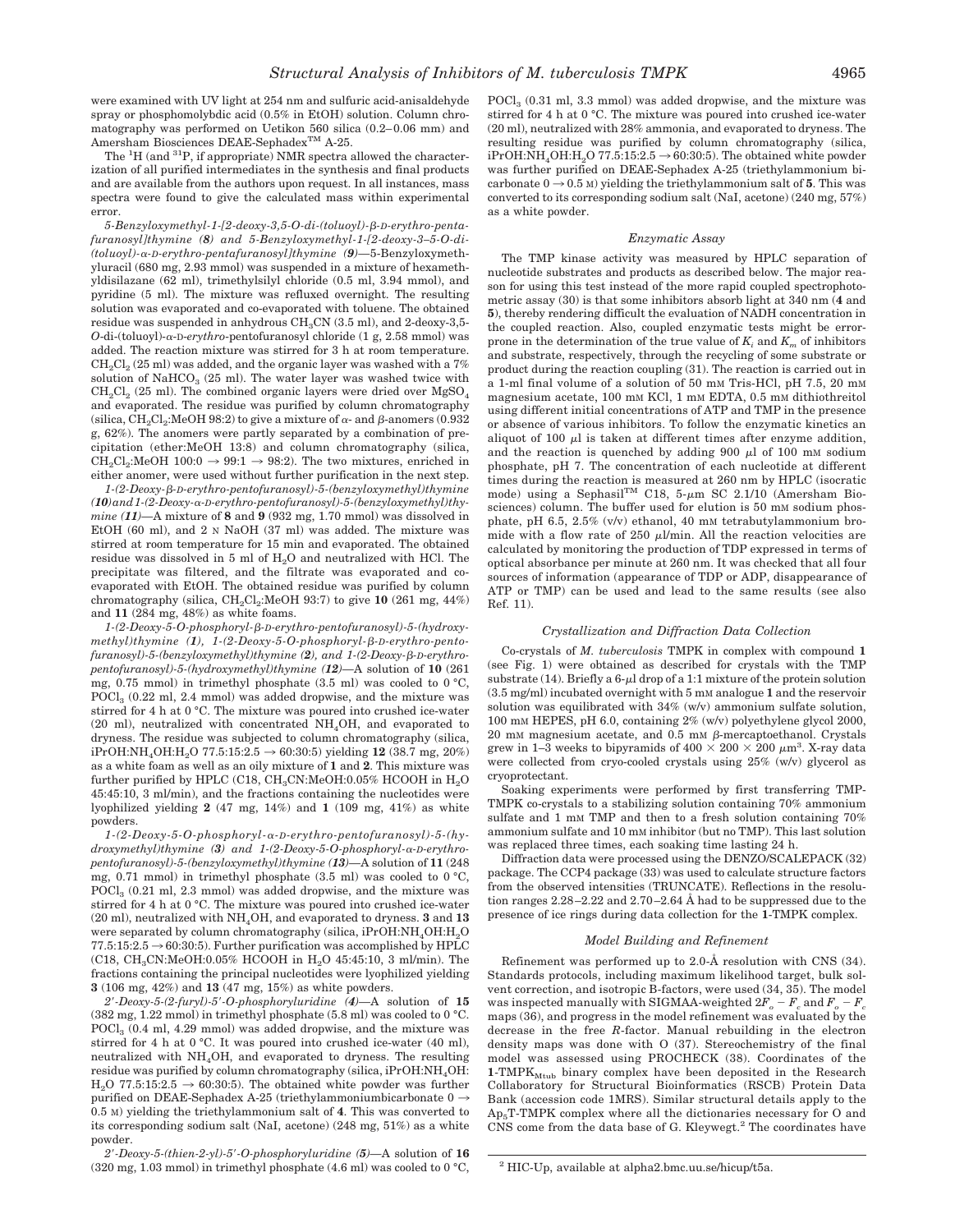| Apparent inhibition constant $(K_i^{app})$ of different synthesized inhibitors |                                      |          |                              |             |                 |  |
|--------------------------------------------------------------------------------|--------------------------------------|----------|------------------------------|-------------|-----------------|--|
| Analogue no. or<br>name                                                        | 5-Position of the<br>pyrimidine ring |          | $1'$ (sugar)<br>$5'$ (sugar) |             | $K_i^{\rm app}$ |  |
|                                                                                |                                      |          |                              |             | $\mu$ M         |  |
| $\mathbf{1}^a$                                                                 | CH <sub>2</sub> OH                   |          | Phosphate                    | OН          | 110             |  |
| $2^a$                                                                          | $CH2-O-CH2-phenyl$                   |          | Phosphate                    | ΟH          | 280             |  |
| $3^a$                                                                          | CH <sub>2</sub> OH                   | $\alpha$ | Phosphate                    | ΟH          | 450             |  |
| $4^a$                                                                          | Furan-2-yl                           |          | Phosphate                    | OН          | 140             |  |
| $5^a$                                                                          | Thien-2-yl                           |          | Phosphate                    | ΟH          | 270             |  |
| $BVDU^b$                                                                       | $CH = CHBr$                          |          | OН                           | ΟH          | 900             |  |
| Thymidine                                                                      | CH <sub>3</sub>                      |          | <b>OH</b>                    | ΟH          | 280             |  |
| dUMP(8)                                                                        | Hydrogen                             |          | Phosphate                    | ΟH          | Substrate       |  |
| $5-F-dUMP(8)$                                                                  | Fluorine                             |          | Phosphate                    | ΟH          | Substrate       |  |
| $5-Br-dUMP(8)$                                                                 | <b>Bromine</b>                       |          | Phosphate                    | OН          | Substrate       |  |
| $5-I-dUMP(8)$                                                                  | Iodine                               |          | Phosphate                    | ΟH          | Substrate       |  |
| $6^a$                                                                          | CH <sub>3</sub>                      | Hexose   | Phosphate                    | OН          | 150             |  |
| <b>AZTMP</b>                                                                   | CH <sub>3</sub>                      |          | Phosphate                    | $\rm N_{3}$ | 50              |  |
| $Ap_5T$                                                                        | CH <sub>3</sub>                      |          | $p_5A^c$                     | OН          | 30              |  |

TABLE I *app) of different synthesized inhibitors*

*<sup>a</sup>* See Fig. 1 for the structures of compounds **1–6.** *<sup>b</sup>* BVDU, (*E*)-5-(2-bromovinyl)-2-deoxyuridine. *<sup>c</sup>* p5A, adenosine 5-pentaphosphate.

been deposited in the RSCB Protein Data Bank (accession code 1MRN).

# RESULTS

*Enzymatic Test: Calibration with the Natural Substrates—*In all experiments, the enzyme concentration was set to a value at least 200 times lower than the substrates concentrations, *i.e.* typically  $5 \times 10^{-8}$  M. The reaction catalyzed by TMP kinase was found to follow the Michaelis model (39). The initial velocity of the reaction at different fixed (saturating) concentrations of ATP and different concentrations of TMP allows for the determination of the apparent  $K_m$  for TMP and for ATP. With this protocol we find an apparent  $K_m = 40 \mu M$  TMP. For ATP, we measured  $K_m = 100 \mu M$ . Both values compare well with the values obtained with the coupled assay (13). The  $K<sub>m</sub>$  of 40  $\mu$ M for TMP has been measured at the fixed concentration of ATP of 0.5 mM and shows some dependence upon ATP concentration. The  $K_m$  value of TMP extrapolated at zero ATP concentration is  $4-5 \mu M$  in agreement with results reported earlier (13).

The role of ATP as the phosphoryl donor has been explored in Ref. 13 where other NTPs were tried and found to be less efficient than ATP. Similar results were obtained using the direct assay method described here (data not shown).

*Inhibition of TMP Kinase Activity with Synthetic Compounds—*Measuring the initial velocity of the reaction at a fixed saturating concentration of ATP and different concentrations of TMP, both in the absence and presence of inhibitors, allows the testing of the nature of the inhibition (39, 40). In our case, the reciprocal plot confirms that all inhibitors are competitive with TMP because the least-squares-fitted best lines in the absence and presence of the inhibitor cross exactly on the *y* axis. In the classical competitive inhibition model (with the Lineweaver-Burk representation), we can use Equation 1 (39).

$$
K'_m = K_m \bigg( 1 + \frac{[I]}{K_i} \bigg) \tag{Eq. 1}
$$

where  $K_m$  and  $K_m$  are the apparent Michaelis constants determined in the presence and absence of inhibitor, respectively. Knowing the concentration of inhibitor [*I*], it is possible to  $\text{calculate } K_i$ , which is shown in Table I.

For AZTMP, the dependence of the  $K_i$  value upon ATP concentration was found to be significant in accordance with Ref. 13. However, for all the inhibitors reported here, we report only the apparent  $K_i$  value at the fixed concentration of ATP of  $1.0$ mM. AZTMP will serve as a reference compound here since our aim is to do better than this compound.



FIG. 1. **Chemical structure of synthesized TMP analogues.**

*Exploring the 5-Position of the Thymine Ring—*Systematic substitution of the methyl group in the 5-position of the base into halogen atoms was explored in Ref. 8. Bromine, which has the same size as  $CH<sub>3</sub>$ , was found previously to be very similar to TMP in terms of both  $K_i$  and  $V_{\text{max}}$  (13). The difference in the kinetic parameters of these compounds reflects essentially a size effect with the halogen atoms serving as cavity-filling atoms. In this work other compounds substituted at the 5-position of the base moiety of TMP have been synthesized and will be described here.

Nucleotide analogue **1** was designed in an effort to induce an additional contact between the  $5\text{-CH}_2$ OH group and the side chain of  $Arg<sup>74</sup>$ . The value of the  $K<sub>i</sub>$  constant indicates a moderately active inhibitor as compared with AZTMP (Table I).

Other TMP analogues were synthesized in which the volume of the substituent at this position was further increased while maintaining one polar atom, namely a thiophene and a furane derivative. The resulting compounds (**4** and **5**) were less active than the 5-CH<sub>2</sub>OH-dUMP, indicating that the volume of this cavity cannot be stretched too much. Another compound (**2**) aiming toward a stacking interaction with the  $Phe^{36}$  residue resulted in a less active compound (Table I). The unnatural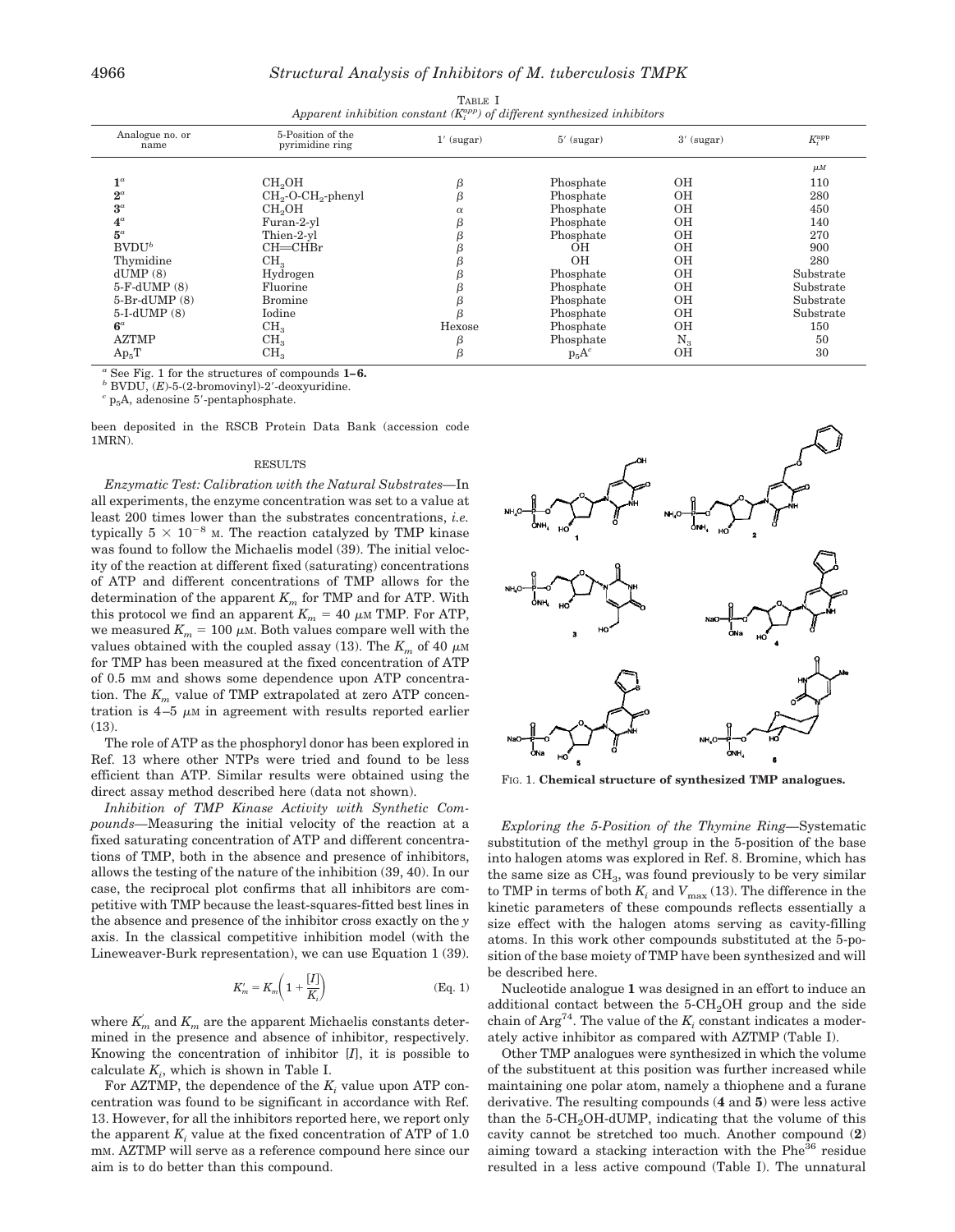| TABLE II |  |  |  |  |  |                                                                             |
|----------|--|--|--|--|--|-----------------------------------------------------------------------------|
|          |  |  |  |  |  | Data collection statistics of the TMPK-1 and TMPK- $Ap_{\alpha}T$ complexes |

|                                        | TMPK-1 cocrystals          | TMPK-Ap <sub>5</sub> T cocrystals |
|----------------------------------------|----------------------------|-----------------------------------|
| X-ray source                           | $ESRFa$ ID14-3             | Rotating anode (laboratory)       |
| Wavelength (Å)                         | 0.940                      | 1.5418                            |
| Detector                               | <b>MARCCD</b>              | MAR-IP                            |
| Space group                            | P6.22                      | P6.22                             |
| $a = b, c (\AA)$                       | 76.34, 134.42              | 75.48, 133.35                     |
| Resolution $(A)$                       | $25.0 - 2.00(2.07 - 2.00)$ | $30.0 - 2.45(2.54 - 2.45)$        |
| Total of unique reflections            | 14,739 (1,575)             | 8,407 (768)                       |
| Multiplicity                           | 6.0(5.9)                   | 3.3(3.0)                          |
| Completeness $(\%)$                    | 89.5 (98.6)                | 95.1(90.1)                        |
|                                        | 0.082(0.271)               | 0.066(0.366)                      |
| $\frac{R_{\text{merge}}}{I/\sigma(I)}$ | 27.8(18.8)                 | 10.2(9.2)                         |

*<sup>a</sup>* ESRF, European Synchrotron Radiation Facility.

 ${}^{b}R_{\text{merge}} = \sum_{h} \hat{\Sigma}_{i} |I_{hi} - \langle I_{h} \rangle | \Sigma_{h} \Sigma_{i} I_{hi}$ , where  $I_{hi}$  is the *i*th observation of the reflection h, while  $\langle I_{h} \rangle$  is the mean intensity of reflection h.

|                                                                            | TABLE III |  |  |
|----------------------------------------------------------------------------|-----------|--|--|
| Refinement statistics of the TMPK-1 and the TMPK- $Ap_{\alpha}T$ complexes |           |  |  |

|                                                                                                             | 1-TMPK            | $Ap5T-TMPK$                |
|-------------------------------------------------------------------------------------------------------------|-------------------|----------------------------|
| Resolution range (Å)                                                                                        | $25.0 - 2.00$     | $30.0 - 2.45$              |
| Cut-off $I/\sigma$ (I)                                                                                      | 1.0               | 0.1                        |
| No. of reflections used for refinement                                                                      | 12,400            | 7,769                      |
| No. of reflections used for $R_{\text{free}}$ calculation                                                   | 641               | 379                        |
| No. of non-hydrogen atoms                                                                                   |                   |                            |
| Protein                                                                                                     | 1,543             | 1,543                      |
| Inhibitor                                                                                                   | 22                | 53                         |
| $SO4-$ (two molecules)                                                                                      | 10                | 10                         |
| $Mg^{2+}$                                                                                                   | $\mathbf{1}$      | $\mathbf{1}$               |
| Water                                                                                                       | 77                | 58                         |
| Refinement statistics                                                                                       |                   |                            |
| $R_{\text{factor}}^{\quad \alpha}$ (%)                                                                      | 22.8              | 23.6                       |
| $R_{\mathrm{free}}^{\quad b}$ (%)                                                                           | 26.5              | 28.4                       |
| r.m.s. <sup>c</sup> deviations from ideality                                                                |                   |                            |
| Bond lengths $(A)$                                                                                          | 0.0068            | 0.0079                     |
| Bond angles $(°)$                                                                                           | 1.19              | 1.21                       |
| Dihedral angles $(°)$                                                                                       | 20.67             | 20.1                       |
| Average temperature factors                                                                                 |                   |                            |
| Main chain                                                                                                  | 35.35             | 38.2                       |
| Side chain atoms                                                                                            | 38.2              | 39.2                       |
| Inhibitor                                                                                                   | 31.2              | 40.4                       |
| $SO4$ molecule 1 (molecule 2)                                                                               | 30.1(34.4)        | 30.1(36.2)                 |
| $\text{Mg}^{\tilde{2}+}$                                                                                    | 46.96             | 34.5                       |
| Water                                                                                                       | 43.7              | 42.6                       |
| Scaling parameters ( $F_{\text{calc}}$ to $F_{\text{obs}}$ : k (e/Å <sup>3</sup> ) and B (Å <sup>2</sup> )) | 0.333(50.5)       | 0.359(42.56)               |
| Ramanchandran plot                                                                                          |                   |                            |
| Residues in most favoured regions $(\%)$                                                                    | 96.1              | 91.1                       |
| Residues in additional allowed regions $(\%)$                                                               | 3.4               | 8.4                        |
| Residue in disallowed regions $(\%)$                                                                        | $0.5\ (Arg^{95})$ | $0.5 \, (\text{Arg}^{95})$ |
| Overall G-factor <sup>d</sup>                                                                               | 0.36              | 0.31                       |

 $\frac{a}{b}$   $R_{\text{free}}$  is calculated with 5% of randomly selected reflections.  $c$  r.m.s., root mean square.

*<sup>d</sup>* G-factor is an overall measure of the structure quality calculated with PROCHECK (38).

 $\alpha$ -isomer of 1 was also synthesized  $(3, \text{see Fig. 1})$  and assayed but proved less active than **1** (see Table I).

Another possibility would be to increase the length of the linker from the C-5 position up to a polar atom to replace directly the W12 water molecule, which is located at 3.95 Å from the C-5 atom of TMP behind the pyrrolidine ring of  $Pro<sup>37</sup>$ . Pro<sup>37</sup> has a cis-peptide bond conformation that is maintained through a hydrogen bond between its carbonyl atom and a water molecule, W26, which is also in contact with one of the oxygens of the phosphate group of TMP. Therefore, the exact position of  $Pro<sup>37</sup>$  is expected to be important for catalysis. This cis-peptide bond is also present in the three other known structures of TMP kinases (16–20). The deoxyribose analogue of dU with a substituent of exactly the size to reach out for the water molecule W12  $(-CH=CH-Br)$  has been studied and compared with dT. This compound,  $(E)$ -5-(2-bromovinyl)-2'-deoxyuridine, has already proved efficient for inhibition of HSV type 1 thymidine kinase (12). It was predicted that the electronegative bromine atom would play the role of W12. However, this compound proved relatively inefficient for *M. tuberculosis* TMPK (Table I).

*Inhibition by*  $Ap_5T$ *—The bisubstrate analogue*  $Ap_5T$  *has* been found to be more efficient than AZTMP with an inhibition constant  $K_i = 30 \mu M$ , making it one of the most powerful inhibitors of *M. tuberculosis* TMP kinase known to date. This compares well with similar inhibitors designed against other NMP kinases (18, 41). The inhibition mechanism inferred from the reciprocal plot analysis is compatible with the one described for adenylate kinase where it is a competitive inhibitor for the forward reaction and a mixed noncompetitive inhibitor for the backward reaction (42). To understand the chemical nature of the interaction of this inhibitor with its target and to further increase the efficiency of this compound, the structure determination of its complex with its TMPK was undertaken (see below).

*Inhibition by the 1,5-Anhydrohexitol Analogue of TMP—* Modification of the sugar moiety of TMP into a 1,5-anhydrohexitol was performed (**6**). This analogue is actually a member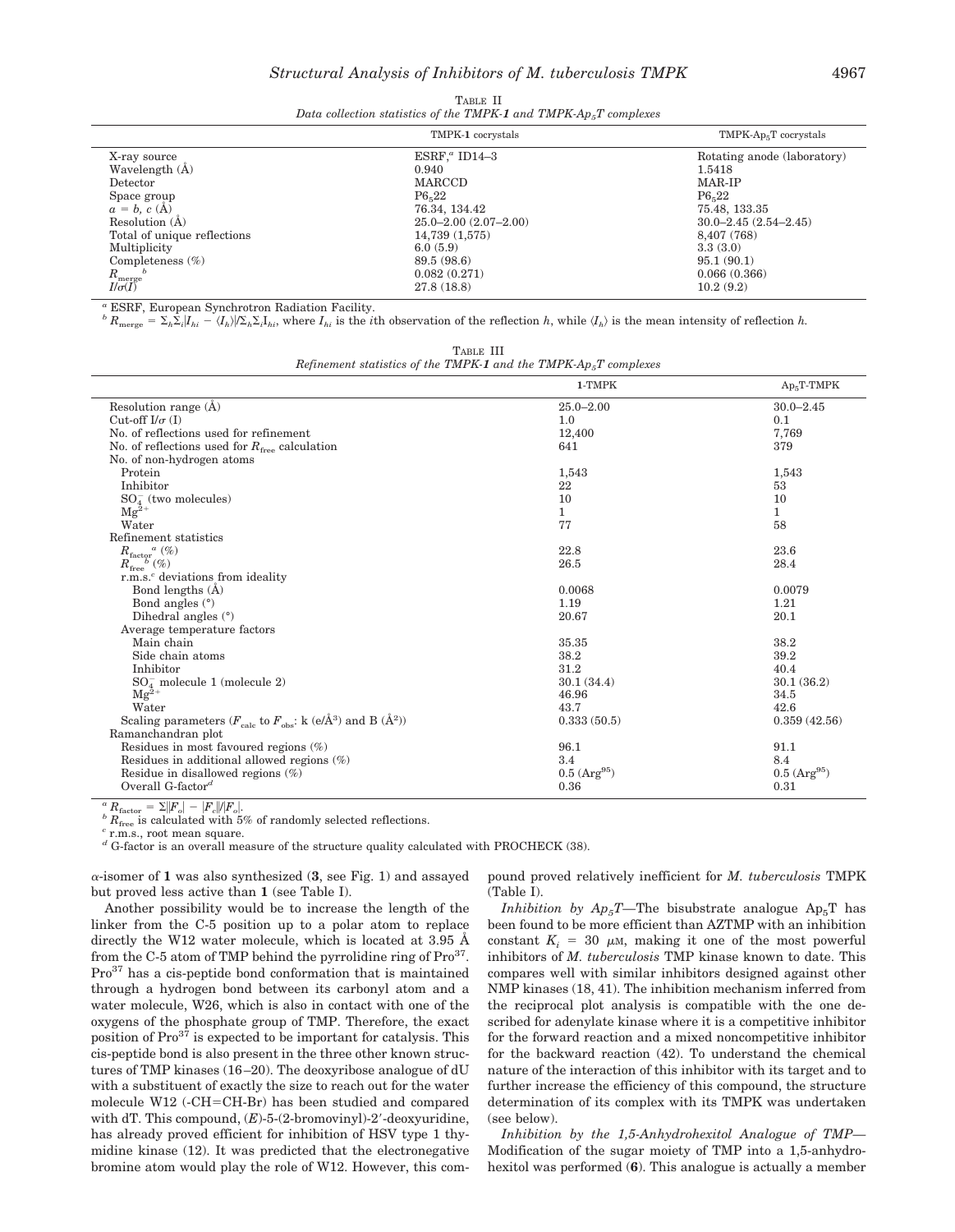

FIG. 2. **Electron density difference map around the analogue 1 (drawn with Bobscript (49)).** The  $F_o - F_c$  SIGMAA-weighted map is contoured at 3.0  $\sigma$  (*red*), while the  $2F_o - F_c$  is contoured at 1.0  $\sigma$  (*blue*).



FIG. 3. **Network of interactions of the analogue 1 in the active site of TMP kinase (drawn with Chemdraw).**

of a novel series of inhibitors already tested against HSV type 1 thymidine kinase (24). The 5-*O*-monophosphate was tested against *M. tuberculosis* TMPK but proved to be a moderately potent competitive inhibitor, again using AZTMP as a reference (see Table I).

*Structure Determination of Bound Drugs in the TMP Binding Site of TMPK—*To better understand the molecular origin of the differences in the  $K_i$  inhibition constants of all these compounds, we tried either to co-crystallize them with TMPK or to exchange them with TMP by soaking TMPK-TMP crystals with an excess of inhibitor.

No exchange of TMP by any of the analogues studied here was observed even after extensive soaking experiments on TMPK-TMP crystals in contrast with the control experiment with I-dUMP, which worked well as already reported in Ref. 15. However, one should bear in mind that I-dUMP is a substrate, whereas none of the compounds tried here are substrates.

No co-crystals were obtained except with compound **1**, whose structure was determined at 2.0-Å resolution (see Tables II and III for data collection and refinement statistics, respectively). The Fourier difference map clearly shows density for the OH group of  $CH<sub>2</sub>OH$  (Fig. 2). The hydroxyl group makes an extra hydrogen bond with W12, which is also held in place by the side chain of Asp<sup>73</sup> and the essential Arg<sup>74</sup>. After inspection of the residual SIGMAA-weighted  $F_o - F_c$  map, we found density at the 2.5  $\sigma$  level for a possible alternative conformation of the hydroxyl group that reaches out for the side chain of the strictly conserved Ser<sup>99</sup> (for which no definite role has yet been pro-



FIG. 4. Electron density difference map around the Ap<sub>5</sub>T com**pound (drawn with Bobscript (49)).** *Top*, the  $F<sub>o</sub> - F<sub>c</sub>$  SIGMAAweighted map with phases calculated with a model deprived of the inhibitor is contoured at 2.5  $\sigma$  (*blue*). Both the refined model and the expected binding mode deduced from the structure of the same molecule in the *E. coli* TMPK complex are shown for comparison (ball and stick representation). *Bottom*, SIGMAA-weighted  $2F_o - F_c$  map contoured at 1.0  $\sigma$  (*magenta*).

posed). No attempt has been made to refine this alternative conformation since the limited resolution of our data makes it difficult to estimate their relative occupancies. Ser $99$  is part of a hydrogen bond network involving both Glu<sup>6</sup> (strictly conserved) and  $Tyr^{179}$  and helps to position correctly  $Arg^{95}$  (Fig. 3), which is strictly conserved among all known TMPKs except for the one from African swine fever virus where it is a histidine  $(15)$ . Arg<sup>95</sup> is the only residue of the whole protein whose main chain dihedral angles lie outside the ''allowed'' regions in a Ramachandran plot (Table III), an observation that holds true in the other structures of TMPKs known, so it must have an important functional role. The guanidinium group of  $Arg<sup>95</sup>$  is located 3.2 Å away from the carboxylate group of Asp<sup>9</sup>. Although the conformation of the side chain Arg<sup>95</sup> is well conserved in the different TMPK structures, it has been shown that it can exist in another conformation in the complex with the products TDP and ADP, pointing toward the carbonyl of residue 36 just before the cis-peptide bond of  $Pro<sup>37</sup>$  (17).

*Structure Determination of Bound Ap<sub>5</sub>T*—The crystal structure of the complex of *M. tuberculosis* TMP kinase with  $Ap<sub>5</sub>T$ has been determined at 2.45-Å resolution (see Tables II and III for data collection and refinement statistics, respectively). The structure reveals an unexpected binding mode for the adenine moiety of this compound. While the thymidine moiety of the bisubstrate analogue indeed occupies the binding pocket of the TMP substrate, the rest of the molecule departs from its expected position after the 5-*O*-phosphate of the TMP moiety (Fig. 4). This is inferred from the superimposed crystal structures of both the *E. coli* and *Homo sapiens* enzymes complexed with the same bisubstrate analogue (18, 19). The phosphate backbone of the bound  $Ap_5T$  is making an angle of almost  $90^\circ$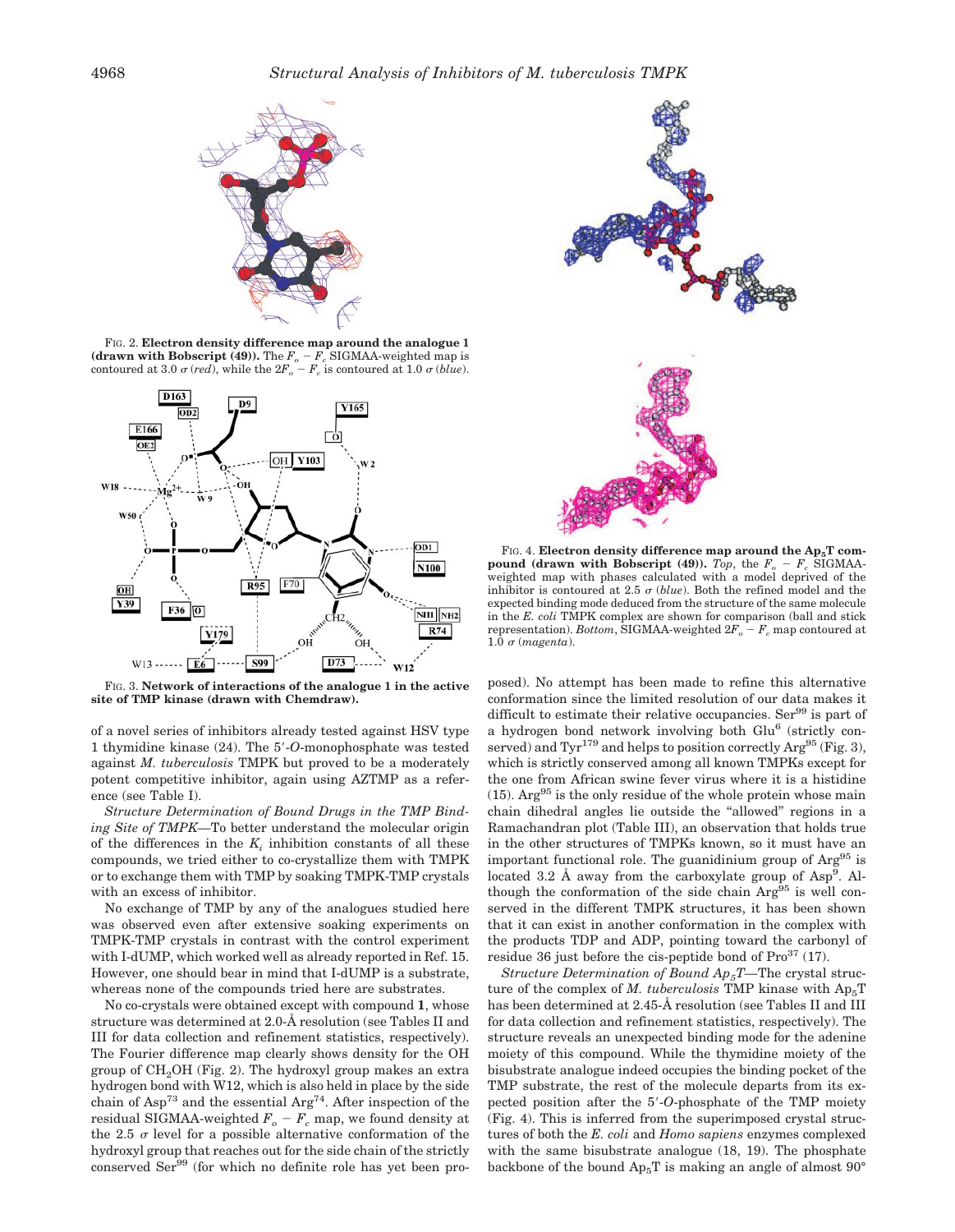Β



FIG. 5. **Comparison of the observed binding mode of Ap5T both in the crystal state (***A***) and in the binding mode (***B***) expected from the structure of the same compound with the** *E. coli* **enzyme (19).** Surface representation was drawn using Grasp (50). The thymidine moiety of the molecule is hidden in its binding pocket.

with the superposed same molecule from  $E$ . *coli* at the  $\alpha$ -phosphate. The surprise comes from the fact that the ADP moiety of the  $Ap<sub>5</sub>T$  molecule snugly fits into a cavity on the surface of TMP kinase that appears to be specific to the *M. tuberculosis* enzyme (Fig. 5). This cavity involves packing interactions against helix  $\alpha$ 2 (residues 42–53) on one side and the region  $152-162$  on the other side. His<sup>53</sup> is nicely stacked on the adenine ring.

### DISCUSSION

One of the most striking findings of this study is that none of the 5-substituted dUMP analogues investigated here behave as a substrate for *M. tuberculosis* TMPK, contrary to what had been observed for halogen-substituted compounds at the same position (13, 15). Our current interpretation is that any modification that significantly perturbs the volume of the substituent at this position will change the orientation of the sugar moiety of the TMP molecule as well as that of the  $\alpha$ -phosphate. Indeed, recent results obtained on a series of compounds modified at the  $3'$ - and  $2'$ -positions of the sugar  $(21)$  indicated an extreme sensitivity of the reaction to the exact positioning of at least the 3'-OH group of the sugar moiety, which is in a C2'*endo* conformation in the active site. This is also illustrated in the present study with compound **6**, which behaves as an inhibitor probably because of its inability to place correctly both the 5-*O*-phosphate and the 3-OH groups in a favorable arrangement for catalysis.

Similarly, AZTMP is an inhibitor of the *M. tuberculosis* enzyme contrary to what is observed in TMPKs of other species (13) where it is either a weak substrate (in *H. sapiens*) or a good substrate (*E. coli*). This may be related to a unique feature of this enzyme revealed by its three-dimensional structure, namely the presence of a  $Mg^{2+}$  ion in the vicinity of  $Asp^9$  and the 3-OH position. Inhibition by AZTMP in the *M. tuberculosis*

TMPK is probably due to a steric and/or electrostatic effect of the azido group, which would prevent the binding of the  $Mg^{2+}$ ion.

No  $Mg^{2+}$  ion has been observed in this position in any of the three other structures of TMPK reported so far (*E. coli*, yeast, and human enzymes) in various complexes (16–20). This is especially intriguing since most of the side chain ligands for the divalent cation observed in the *M. tuberculosis* are conserved in the three other known TMPK structures. A possible explanation for this phenomenon may be the peculiar coordination of the  $5'$ -O-phosphate of TMP, which involves not only the  $Mg^{2+}$ ion but also Tyr39, a specific feature of the *M. tuberculosis* sequence. Normally, at this  $\text{Tyr}^{39}$  position, an arginine or a lysine residue, as seen in the human, yeast, and *E. coli* enzyme structures and in the multialignment, is expected to neutralize the TMP phosphate negative charge. Since Tyr<sup>39</sup> cannot play this role, it is tempting to postulate that this role is fulfilled by the Mg2- cation in both *M. tuberculosis* and *Mycobacterium leprae* enzymes, but then the positive charge is located on the opposite side of the phosphate compared with the other known TMPKs, *i.e.* close to the essential  $\rm{Asp}^9$ .  $\rm{Mg}^{2+}$  may also contribute to deprotonate both the Asp<sup>9</sup> residue and the phosphate of TMP. We note that one of the water molecule ligands of the octahedral environment of the  $Mg^{2+}$  ion is likely to be replaced by one of the non-bridging oxygens of the  $\gamma$ -phosphate of ATP as seen in the structure of the complex with  $Ap_5T$ , thereby contributing to the exact positioning of all the reactants and stabilizing the transition state. This is inferred from the superimposed structures of the complex of  $Ap<sub>5</sub>T$  with the enzymes from *E. coli* (19) and/or *H. sapiens* (17) with the *M. tuberculosis* TMPK-TMP structure (15).

In the human enzyme, a magnesium ion is found on the ATP molecule. Since *M. tuberculosis* TMP kinase has been crystal-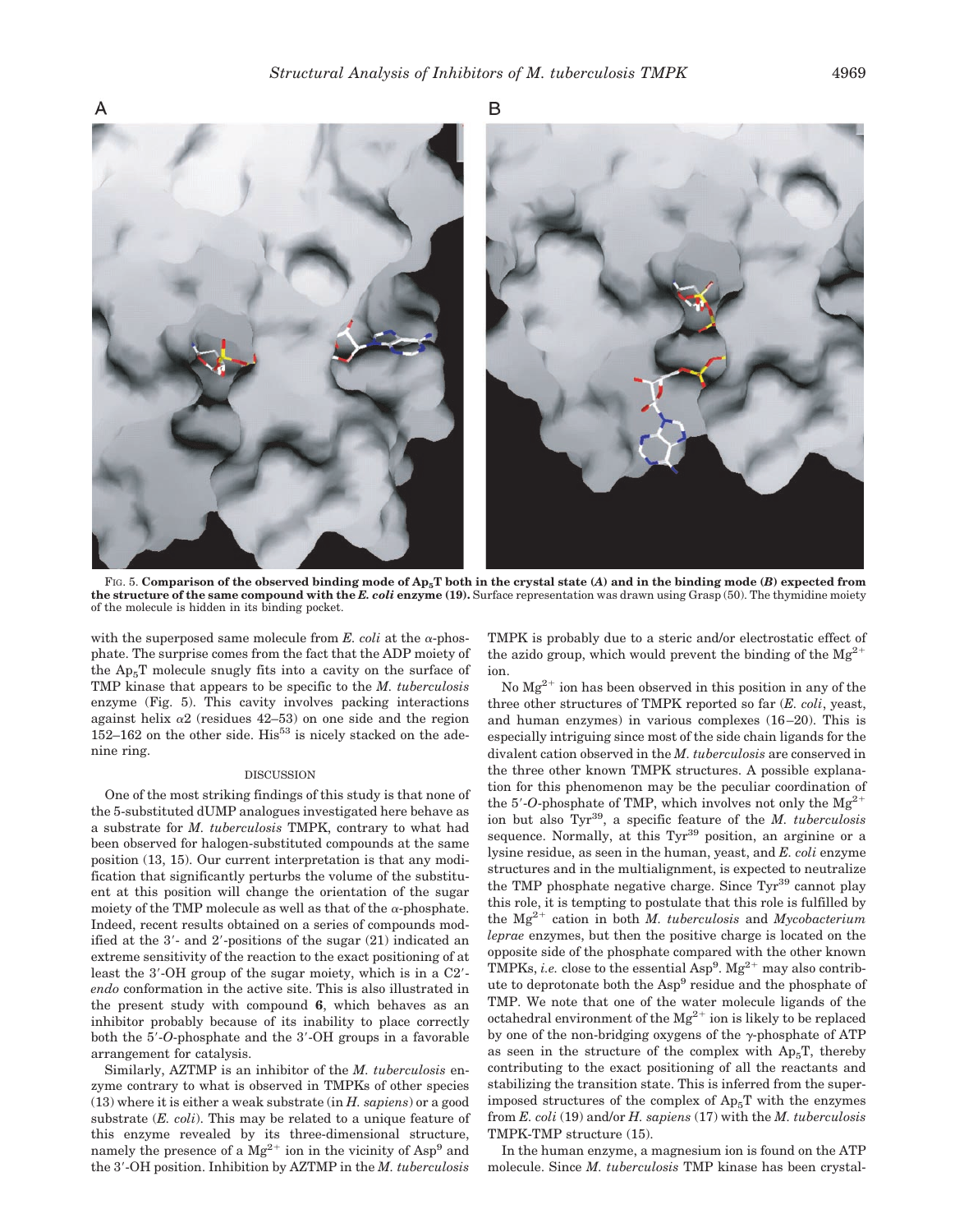

FIG. 6. **Proton wire involving Glu** $^6$ **, Ser** $^{99}$ **, Arg** $^{95}$ **, and Asp** $^9$ **.** Glu $^6$ and Ser<sup>99</sup> are the only non-glycine residues strictly conserved among all known TMPK sequences,  $Arg^{95}$  has only one exception (where it is replaced by an histidine), and  $Asp<sup>9</sup>$  is always either an aspartate or a glutamate residue (15).  $a$ , Asp<sup>9</sup> gets its proton from Arg<sup>95</sup>.  $b$ , Arg<sup>95</sup> gets its proton back from Ser<sup>99</sup>. *c*, Ser<sup>99</sup> draws a proton from water through  $Glu<sup>6</sup>$ , while Asp<sup>9</sup> gives its proton to the newly transferred phosphoryl group.

lized only in the presence of TMP, one can only speculate about the presence of a second magnesium ion in the active site when ATP is bound. This (ATP-bound) second magnesium ion, weakening the bond between the  $\beta$ - and  $\gamma$ -phosphates and therefore assisting in the departure of the leaving group, is a general feature of various kinases and is therefore expected also in the *M. tuberculosis* enzyme (43). Two magnesium ions in the active site of kinases would not be surprising as this has been observed in several instances already. However, looking again at the multialignment of all known TMP kinases sequences (15), one notices that  $\text{Thr}^{14}$  of the Walker A motif, which is essential in the coordination of this second magnesium ion, is not conserved in both *M. leprae* and *M. tuberculosis* sequences. Instead it is replaced by an arginine residue whose guanidinium group can easily be brought, through a simple  $\chi$ -1 rotation, to the expected binding site of the ATP-bound  $Mg^{2+}$  ion.

The next surprising point is that most crystal soaking experiments did not work, indicating that the TMP molecule could not be exchanged at least in the conformation of the enzyme that has been captured in the crystal. In very much the same way, most co-crystallizations did not work (except for **1**), indicating the inability of the analogues tried here to induce the conformational change leading to the form of the enzyme that crystallizes, namely the closed form. Our current interpretation is that the crystal structure has trapped an intermediate already well engaged along the reaction coordinate pathway: most of the inhibitors described here exert their binding abilities on a more open form of the enzyme but are unable to induce the transition from this open form to the closed form. In that sense, the transition to the closed form deserves the name of an induced fit mechanism (44, 45). *M. tuberculosis* TMP kinase is unique among the other known crystal structures of TMP kinases in that the closed form is already formed upon TMP binding with the ATP binding site clearly preformed, whereas virtually all other NMP kinases need the binding of the two substrates to be in the fully closed form (16–20). Two extrinsic factors contribute to this phenomenon: one is the  $Mg^{2+}$  ion, and the other is the sulfate ion, which drives the closing and the disorder-order transition of the LID region and which comes from the precipitating agent used to obtain crystals. The  $Mg^{2+}$ role has been mentioned above while discussing the inhibition by AZTMP. The role of the sulfate is worth discussing in light of the  $Ap<sub>5</sub>T$  complex structure.

Although the ATP binding site is preformed in our crystal form, the "ADP" part of  $Ap_5T$  was found to bind to an unexpected site. This probably results from the inability of  $Ap<sub>5</sub>T$  to displace the strongly bound sulfate ion that is located at the ATP  $\beta$ -phosphate binding site. Since this sulfate ion comes from the mother liquor of crystallization, the alternative binding mode of the ADP moiety of  $Ap_5T$  might be seen as an artifact of crystallization. However, since it already binds well into a cavity on the surface of the molecule for which it has not been especially designed, it is easy to imagine how one might improve its binding energy. For instance, it might be possible to take advantage of the close proximity of  $Glu<sup>55</sup>$  to C-2 of the adenine ring and of  $Glu<sup>50</sup>$  and Asp<sup>46</sup> to two different water molecules bound to the  $2'$ and 3-position of ADP. It should then be possible to design new drugs against TMP kinase by synthesizing branched molecules at the  $\alpha$ -phosphate of Ap<sub>5</sub>T with an extra chemical group reaching out to this cavity that is present only in the *M. tuberculosis* enzyme and designed specifically to bind there.

An important finding of the present study is the structural characterization of the binding of TMPK to compound **1**. The structure partly verifies our expectation, by showing an anticipated hydrogen bond between **1** and a known water molecule (W12 in Protein Data Bank structure 1G3U), and partly brings a surprise, by displaying an alternative binding mode with the hydroxyl group pointing toward the network of interactions between Glu<sup>6</sup>, Arg<sup>95</sup>, Tyr<sup>179</sup>, and Ser<sup>99</sup>. Both binding modes contribute to the rigidification of the TMP binding pocket and explain why this compound is an inhibitor rather than a substrate, compared with 5-I-dUMP (13, 15), of comparable volume.

We now discuss in more detail the role of Ser<sup>99</sup>, a strictly conserved residue whose function has remained unclear up to now. First, we observe that the network of interactions in which Ser<sup>99</sup> is involved contains Glu<sup>6</sup>, the only other *nonglycine strictly conserved residue* among all known TMPK sequences (15), as well as  $Arg^{95}$ , which is almost universally conserved (except for one exception of 32 sequences where it is an histidine). It is tempting therefore to assume a central role in catalysis for this cluster of interacting residues.

In fact, we can describe this structural catalytic core as a "proton wire" in the active site of TMP kinases, *i.e.* a continuous chain of several side chains in line and sharing a proton including W13,  $Glu^6$ ,  $Ser^{99}$ ,  $Arg^{95}$ , and  $Asp^9$  (Fig. 6). W13 is in contact with the solvent, so this proton wire couples  $\text{Asp}^9$  to a reservoir of water molecules (and protons). Asp<sup>9</sup>, which is al-